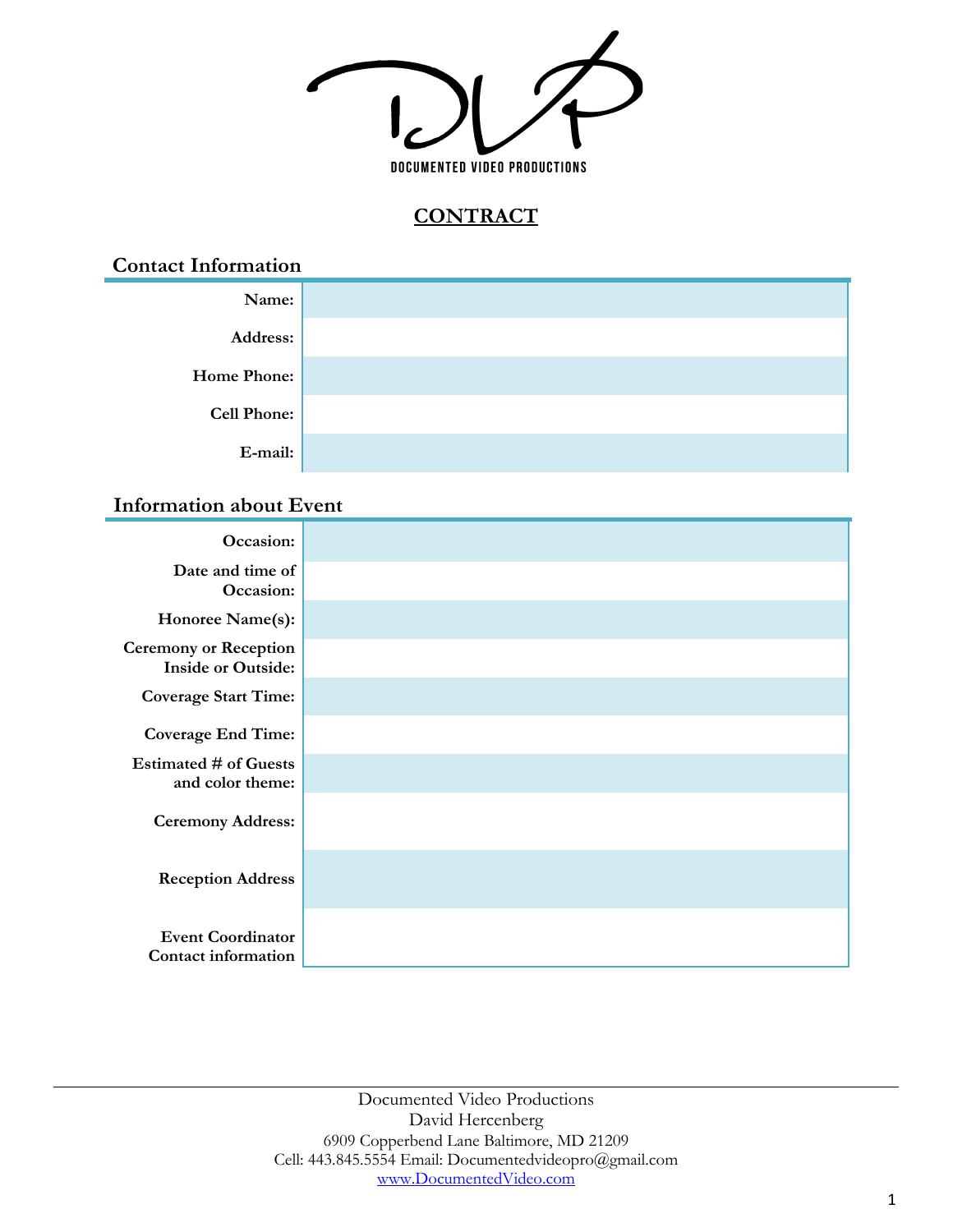$\overline{I_{c}}$  $\bigg($ DOCUMENTED VIDEO PRODUCTIONS

### **Package Options: Please Select Below.**

|               | <b>Classic</b>                                                                                                                                                                                                                                                                                                                                                                                                                                                                                                            | Premium                                                                                                                                                                                                                                                                                                                                                                                                                                                                                                                                                                                                                     | Legacy                                                                                                                                                                                                                                                                                                                                                                                                                                                                                                                                                                                                                                                                                                              |
|---------------|---------------------------------------------------------------------------------------------------------------------------------------------------------------------------------------------------------------------------------------------------------------------------------------------------------------------------------------------------------------------------------------------------------------------------------------------------------------------------------------------------------------------------|-----------------------------------------------------------------------------------------------------------------------------------------------------------------------------------------------------------------------------------------------------------------------------------------------------------------------------------------------------------------------------------------------------------------------------------------------------------------------------------------------------------------------------------------------------------------------------------------------------------------------------|---------------------------------------------------------------------------------------------------------------------------------------------------------------------------------------------------------------------------------------------------------------------------------------------------------------------------------------------------------------------------------------------------------------------------------------------------------------------------------------------------------------------------------------------------------------------------------------------------------------------------------------------------------------------------------------------------------------------|
| Camera        | Video Equipment<br>Professional quality video<br>production camera<br>Audio<br>1 wireless lavalier microphones<br>(Perfect to mic officiant)<br>Boom Microphone<br>Lights<br>Dimmable LED White or colored<br>light system<br>Compilation<br>Import, back up and store media<br>Edit media into sequences and<br>export Upload media online<br>Short and Long Videos<br>Create 1 Minute Highlight<br>In addition to the full event with the<br>sounds of your special day<br><b>Deliverables</b><br>Digital Copy of event | Video Equipment<br>Professional quality video production camera<br>with Gimbal fluid head stabilization system<br>Audio<br>2 wireless lavalier microphones<br>Boom Microphone<br>Audio Recorder<br>Lights<br>Dimmable LED White or colored light system<br>Compilation<br>Import, back up and store media<br>Edit media into sequences and export<br>Upload media online<br>Short and Long Videos<br>Create 3-4 Minute Highlight with music of<br>your choice to be shared on YouTube<br>In addition to the full event with the sounds<br>of your special day<br><b>Deliverables</b><br>Digital and Hard Copy of full event | Video Equipment<br>Professional quality video production<br>cameras with full frame prime lenses as<br>well as Gimbal fluid head stabilization<br>system<br>Drone Coverage<br>(With permission from venue)<br>Audio<br>2 wireless lavalier microphones<br>Boom Microphone<br>Audio Recorder<br>Lights<br>Dimmable LED White or colored light<br>system<br>Compilation<br>Import, back up and store media<br>Edit media into sequences and export<br>Upload media online<br>Short and Long Videos<br>Create 3-4 Minute Highlight with music of<br>vour choice to be shared on YouTube<br>In addition to the full event with the sounds<br>of your special day<br>Deliverables<br>Digital and Hard Copy of full event |
| <b>Hours</b>  | 4 hours of coverage                                                                                                                                                                                                                                                                                                                                                                                                                                                                                                       | <b>5 Hours of coverage</b>                                                                                                                                                                                                                                                                                                                                                                                                                                                                                                                                                                                                  | 8 hours of video coverage                                                                                                                                                                                                                                                                                                                                                                                                                                                                                                                                                                                                                                                                                           |
| Price         | \$2000                                                                                                                                                                                                                                                                                                                                                                                                                                                                                                                    | \$2500                                                                                                                                                                                                                                                                                                                                                                                                                                                                                                                                                                                                                      | \$3500                                                                                                                                                                                                                                                                                                                                                                                                                                                                                                                                                                                                                                                                                                              |
| *Star Choice* |                                                                                                                                                                                                                                                                                                                                                                                                                                                                                                                           |                                                                                                                                                                                                                                                                                                                                                                                                                                                                                                                                                                                                                             |                                                                                                                                                                                                                                                                                                                                                                                                                                                                                                                                                                                                                                                                                                                     |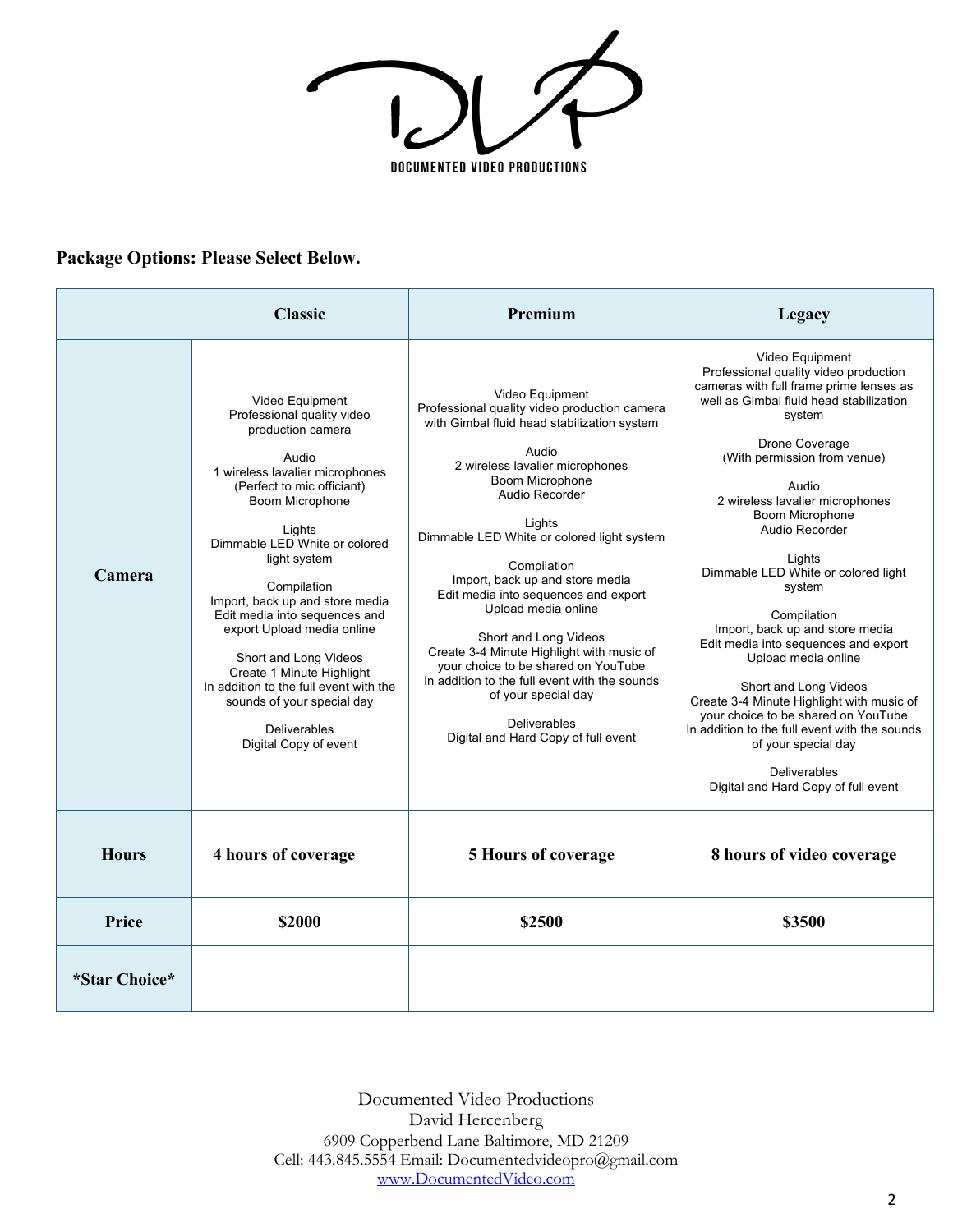

## **Requested music for highlights**

| Fast Song: 1 <sup>st</sup> Choice |  |
|-----------------------------------|--|
| Artist:                           |  |
| Name:                             |  |
|                                   |  |

| Fast Song: 2 <sup>nd</sup> Choice |  |  |
|-----------------------------------|--|--|
| Artist:                           |  |  |
| Name:                             |  |  |

### **Slow Song: 1st Choice**

| Artist: |  |
|---------|--|
| Name:   |  |

### **Slow Song: 2nd Choice**

| Artist: |  |
|---------|--|
| Name:   |  |

Note: If the song of your choice is flagged, blocked, or muted online we can swap the song for something else. It will not be a problem on your DVD or USB but when posting online some songs are subject to copyright issues.

### **Additional Services**

Check box(es) below to add to package.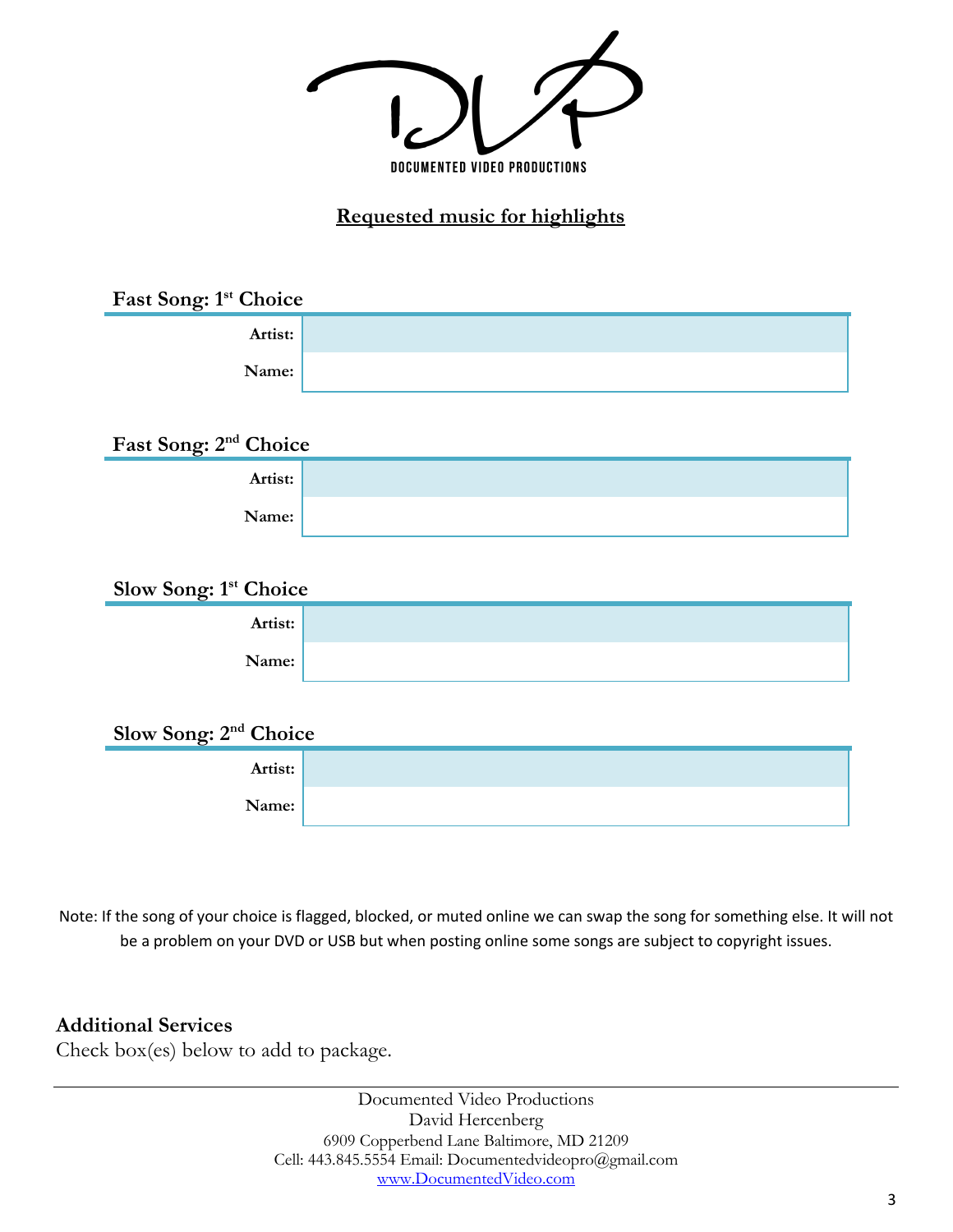DOCUMENTED VIDEO PRODUCTIONS



Documented Video Productions David Hercenberg 6909 Copperbend Lane Baltimore, MD 21209 Cell: 443.845.5554 Email: Documentedvideopro@gmail.com www.DocumentedVideo.com

 $\frac{1}{2}$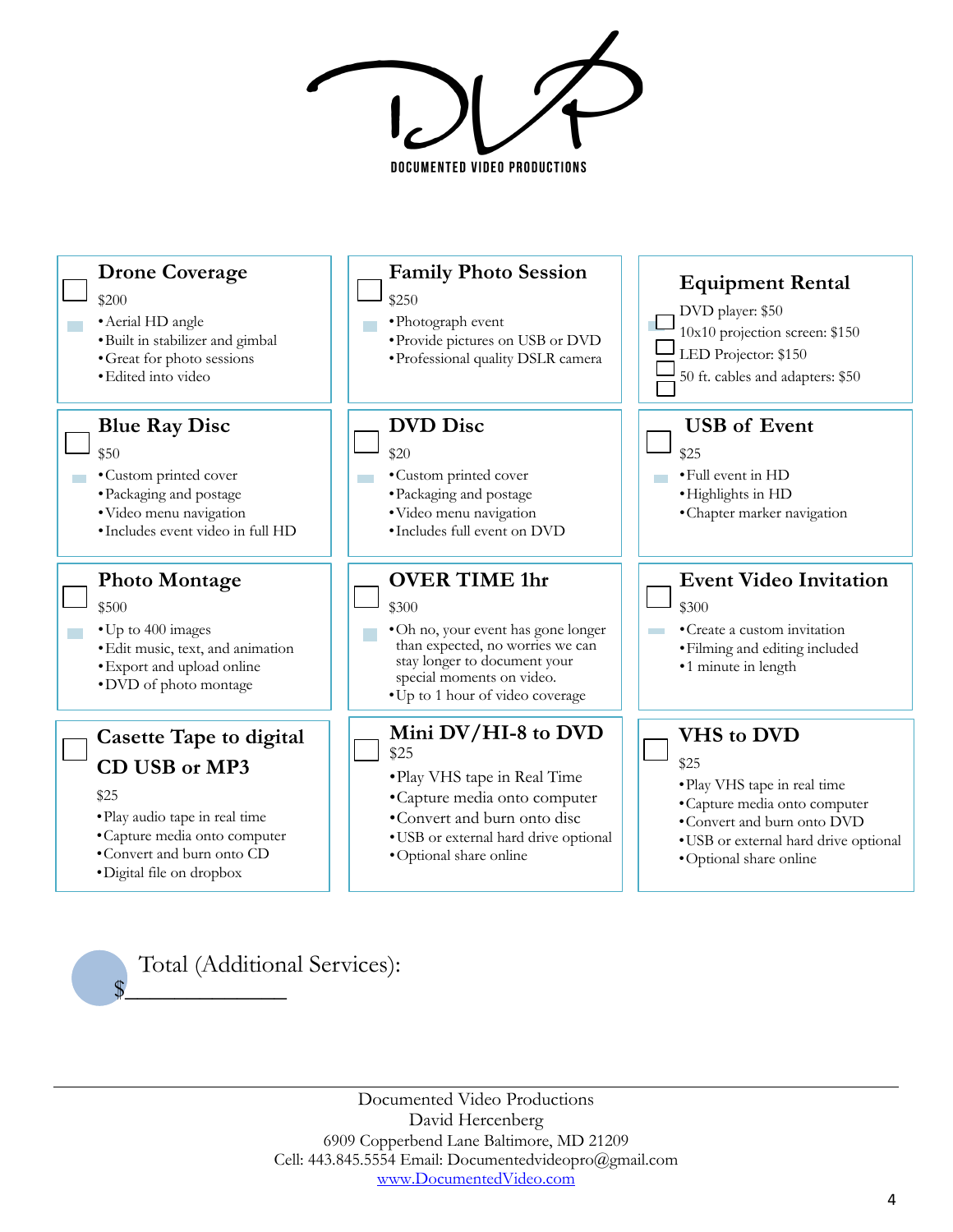DOCUMENTED VIDEO PRODUCTIONS

# **Referral Review Program**: Complete this form, and you will receive \$50 towards your next event with Documented Video Productions!

|             | How would you grade your video services? Circle one:<br>A B C D E F |                                                   |  |
|-------------|---------------------------------------------------------------------|---------------------------------------------------|--|
|             |                                                                     | Did you enjoy the music selection?                |  |
|             |                                                                     | Would you refer this videographer to anyone else? |  |
| Circle one: | Yes                                                                 | N <sub>0</sub>                                    |  |
|             | If yes, please write 3 contacts below:                              |                                                   |  |
|             | Name:                                                               |                                                   |  |
|             | Email:                                                              |                                                   |  |
|             | Phone:                                                              |                                                   |  |
|             | Name:                                                               |                                                   |  |
|             | Email:                                                              |                                                   |  |
|             | Phone:                                                              |                                                   |  |
|             |                                                                     |                                                   |  |
|             | Name:                                                               |                                                   |  |
|             | Email:                                                              |                                                   |  |
|             | Phone:                                                              |                                                   |  |

Documented Video Productions David Hercenberg 6909 Copperbend Lane Baltimore, MD 21209 Cell: 443.845.5554 Email: Documentedvideopro@gmail.com www.DocumentedVideo.com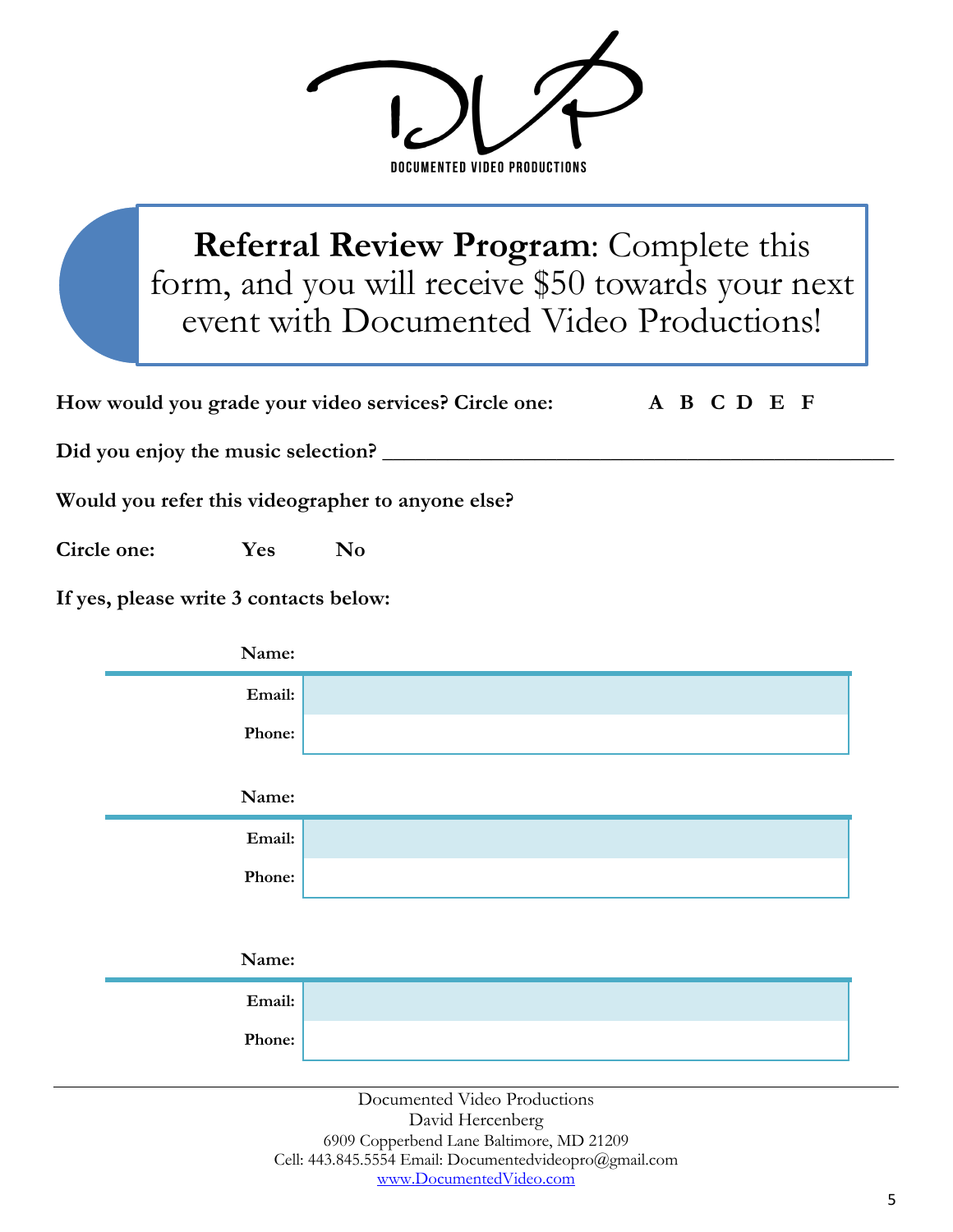DOCUMENTED VIDEO PRODUCTIONS

**Payment Terms**

Select 1 Option Below.



### **Please send event invitation along with signed contract to be featured on DVD cover.**

### **Cash APP or VENMO Username @Documentedvideo**

### **Contract is accepted by:**

| <b>Client:</b> | Date: |
|----------------|-------|
| Videographer:  | Date: |

The above named persons who have signed this form hereby agree to engage Documented Video Productions for video graphic services for the events selected based on the terms herein. Once your deposit has been received, Documented Video Productions will sign and return a copy of the agreement for your records.

> Documented Video Productions David Hercenberg 6909 Copperbend Lane Baltimore, MD 21209 Cell: 443.845.5554 Email: Documentedvideopro@gmail.com www.DocumentedVideo.com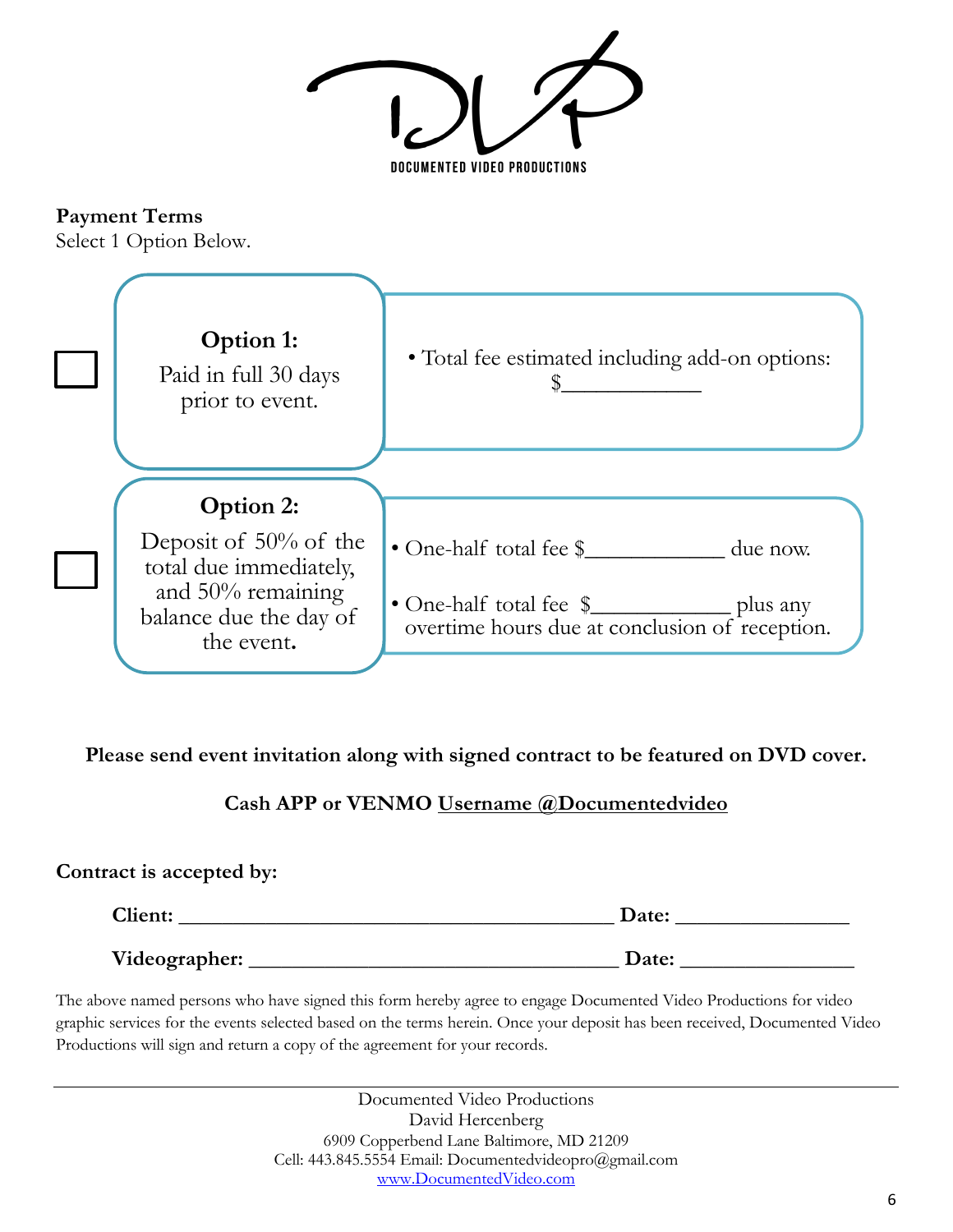DOCUMENTED VIDEO PRODUCTIONS

### **Disclaimer:**

- Videographer will maintain proper decorum in regard to volume, language, dress, etc. at all times.
- Videographer makes every effort to fulfill commitment, but cannot perform outside causes beyond videographer's control.
- Once media is delivered and client is satisfied Documented Video Productions is permitted to use for promotional purposes.
- Videographer must be informed as to any potential problems including inclement weather, alternative locations, electrical power availability, civil disturbance, etc. Documented Video Productions is not responsible to film under inclement weather conditions, which could damage the integrity of video equipment.
- In the event other vendors at the event want to have clips of themselves working, Documented Video can share media with them.
- Videographer reserves the right to cancel or reschedule engagement in the event of catastrophic accident, illness, transportation problems, or other unforeseen difficulties, which could arise as an "Act of God."
- Final video length is dependent upon duration of ceremony, speeches and various traditions at event.
- Average turn around time is 1-4 months depending on package and time of year of event.
- If videographer does not arrive as scheduled you are entitled to refund of deposit.
- Documented Video Productions carries general liability insurance and can supply to venue by request.
- Food and décor clips are not always captured in video unless requested ahead of time.
- In the event the venue has valet parking Documented Video reserves the right to utilize services to help load and unload gear.
- In the event of postponement or cancellation 90 days of less before event, the deposits paid are non-refundable.
- In the event of divorce or unforeseen situation after event, remaining balance must still be paid in full.
- Documented Video Productions will make every effort to ensure proper production of acceptable video images. However, in the event of equipment or other failures, should Documented Video Productions fail to comply with this contract, Documented Video Productions is only limited to a refund of deposits.
- COVID: If covid prevents event from happening or Act of God client is eligible for 50% deposit refunded/50% as a credit
- Additional edits upon request can be made, however additional charges may incur.
- Duplication of this video is prohibited. All copies are to be made by Documented Video Productions.
- Videographer will make every effort to ensure a smooth, timely, and enjoyable engagement.

#### *GENERAL TERMS AND CONDITIONS*